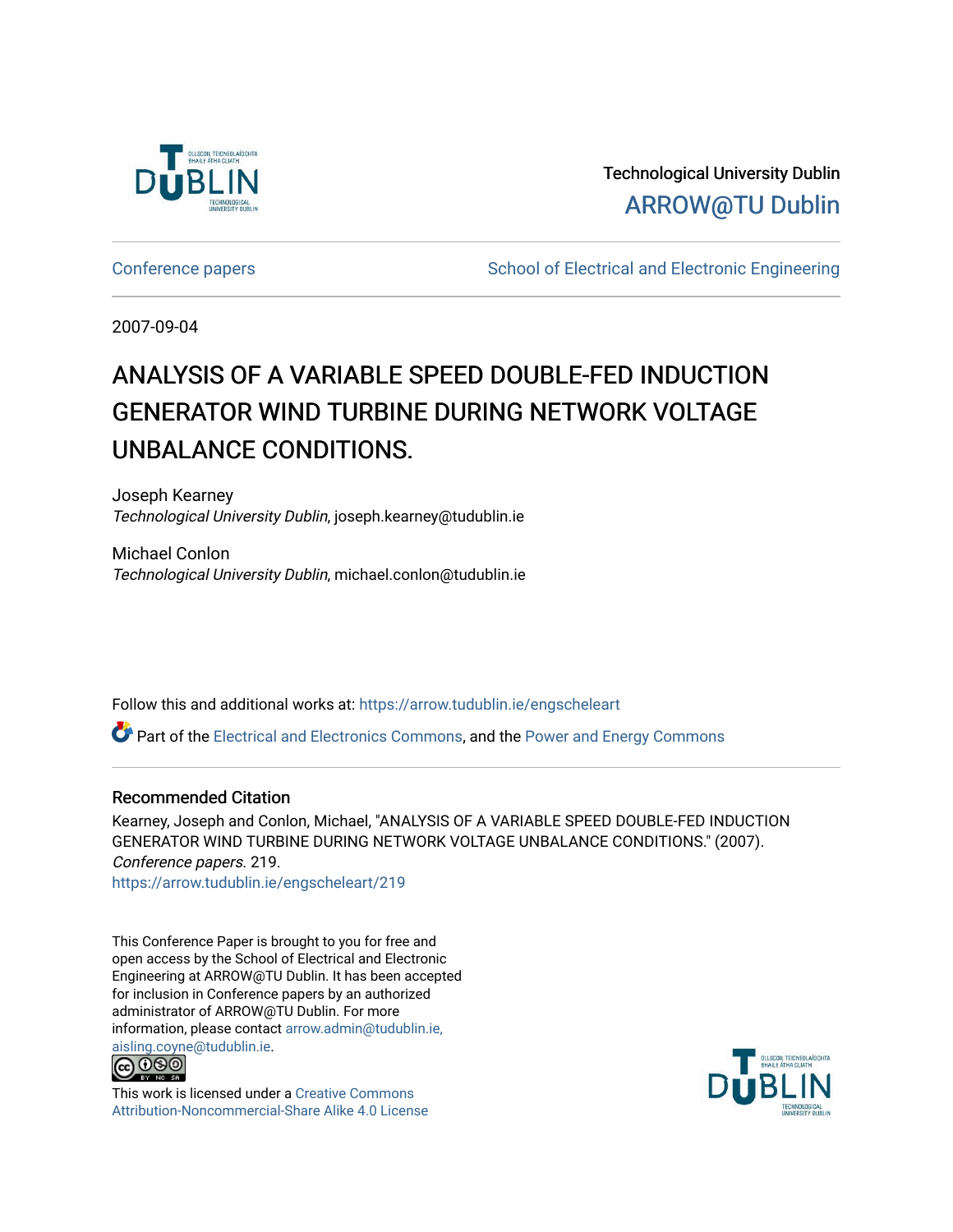# **ANALYSIS OF A VARIABLE SPEED DOUBLE-FED INDUCTION GENERATOR WIND TURBINE DURING NETWORK VOLTAGE UNBALANCE CONDITIONS.**

Joseph Kearney and Michael F Conlon Dublin Institute of Technology, Ireland

# **ABSTRACT**

The behaviour of Double-Fed Induction Generators to supply network voltage unbalance is investigated. The paper shows the effects that voltage unbalance can have on a DFIG, using Matlab/Simulink. The results from simulations show that voltage unbalance affects both the induction generator and the rotor converter, due to the high unbalanced currents generated. The ability to modify the control strategy of a DFIG to compensate for voltage unbalance is outlined and simulations show the improvements to the performance of the DFIG.

**Keywords:** Power Quality, Wind Power, Voltage Unbalance, DFIG

#### **INTRODUCTION**

Usually the most productive sites for the development of wind turbines and wind farms are in remote rural areas where distribution networks can be weak and voltage unbalance can be a common feature. This is certainly the case in Ireland where the majority of the wind energy developments have been on the north and west coast of the island [1]. This is also the region in which the transmission and distribution network is weakest.

Problems of power quality can arise with regard to the connection of embedded generation, including wind generation. On weak networks, the connection of wind generation can give rise to voltage fluctuations, including flicker and voltage control [2]. At the same time, power quality problems inherent to the network can cause difficulties with regard to the connection of wind generation. In the event of voltage depressions in the vicinity of system faults, wind generators can experience difficulties in remaining connected; the voltage ridethrough problem [2]. Voltage unbalance can also give rise to excessive unbalanced stator currents in wind generators, causing generators to trip out. The authors have monitored the voltage unbalance at a small wind farm in County Cavan in the Republic of Ireland over an extended period and have gained an insight into the extent and variability of voltage unbalance experienced by wind generation.

This paper looks specifically at the behaviour of a doublefed induction generator (DFIG) in response to a voltage unbalance introduced into the network to which it is connected. Matlab/Simulink is used to model and simulate a DFIG and the behaviour of the induction generator and the grid/rotor converters is investigated.

#### **SIMULATION STUDY**

Induction generators subjected to network voltage unbalance can overheat due to the excessive currents, and mechanical stress can occur due to torque pulsations. The rotor converter in a DFIG is also susceptible to high currents during periods of voltage unbalance.

The DFIG wind turbine in this study is modelled in Matlab/Simulink [3] to analyse the behaviour of both the induction generator and rotor converter to grid network voltage unbalance. The rotor converter in particular is analysed during network voltage unbalance conditions. The system under investigation is shown in Fig. 1. The network to which the DFIG is connected is represented by a constant voltage and a distribution line with a length of 30 km. The line series resistance is 0.115  $\Omega$ /km and the reactance is 0.33 Ω/km**.** The distribution line is operated at a voltage of 25kV. The fault level at Bus A in Figure 1 is 10 MVA. The DFIG is connected via a 25kV/690V three-phase transformer. The generator rotor is connected to the grid side via a rotor converter, a dc bus [1.2 kV] and a grid side converter. The DFIG has a total rating of 1.5MVA, and for a speed variation of 30% the rotor converter has a rating 30% of the induction generator.



**Figure 1 DFIG and Network Model** 

As shown in Fig. 1, a single-phase load of 6 MVA is supplied at bus B. This single-phase load introduces a voltage unbalance of 9 % at Bus B. The voltage unbalance is expressed as the ratio of the negative sequence voltage to the positive sequence voltage [4].

#### **SIMULATION OF VOLTAGE UNBALANCE**

Initially the effect of the voltage unbalance on the stator of the generator is considered. Under network voltage unbalance conditions a negative phase sequence component occurs. Fig. 2 shows the instantaneous voltage and generated current at Bus C (Fig. 1) predicted by the Matlab/Simulink simulation. The single-phase load is switched-in at 0.35 seconds and introduces a voltage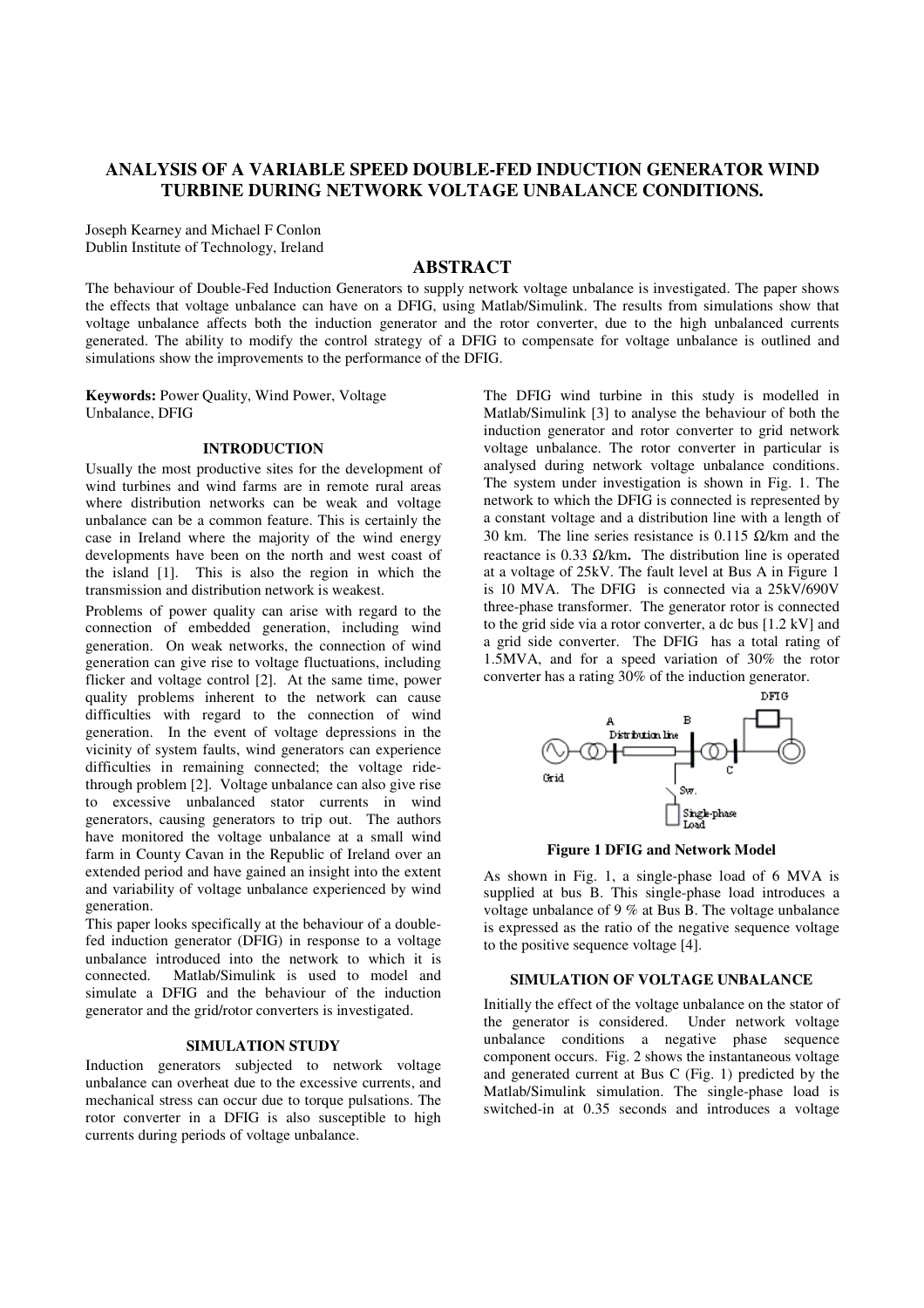unbalance. Clearly, the current is significantly unbalanced after this time.



**Figure 2 Stator Current** 

Although the voltage unbalance factor is approximately 9%, the accompanying negative sequence current unbalance factor is about 30%, as shown in Fig 3. As described in [4], this is because the negative sequence impedance of an induction generator is considerably lower than the positive sequence impedance at normal operating slip speeds.





Investigations into voltage unbalance and sag conditions in a variable speed drive incorporating a PWM converter was evaluated by [8]. Some of the conclusions reached are that current unbalance can be up to 100% for an input voltage unbalance of only 5%. Fig. 4 is a plot of the voltage and current unbalance at the DFIG grid-side converter. For voltage unbalance of 9% the current is approximately 22% unbalanced.

## **POWER AND TORQUE PULSATIONS**

The persistence of an unbalanced voltage condition presents serious problems to induction generators. Under

network voltage unbalance conditions a negative phase sequence occurs, which can result in power and torque oscillations.



**Figure 4 Grid-Side Converter Voltage and Current Unbalance** 

Fig. 5 shows the results of the Matlab/Simulink simulation on the 1.5 MW DFIG with voltage unbalance occurring after 0.35 seconds. Power pulsations can clearly be observed at the stator connection of the DFIG due to network voltage unbalance of 9%.



**Figure 5 Power Pulsations on DFIG Due to Network Voltage Unbalance** 

When using symmetrical components, a separate equivalent circuit can be obtained for positive and negative sequence components [4].

The positive and negative sequence torques are:

$$
T_1 = \frac{P_1}{\omega_m} = \frac{P_1}{\omega_s (1-s)} = \frac{3 I_{1r}^2 R_r}{s \omega_s}
$$
 (1)

$$
T_2 = \frac{P_2}{\omega_m} = \frac{P_2}{\omega_s (1-s)} = \frac{3 I_{2r}^2 R_r}{(2-s) \omega_s}
$$
 (2)

The developed torque is:

$$
T = T_1 + T_2 = \frac{3R_r}{\omega_s} \left( \frac{I_{1r}^{2}}{s} + \frac{I_{2r}^{2}}{(2-s)} \right)
$$
(3)

The positive and negative sequence currents are functions of their sequence voltages, machine parameters and the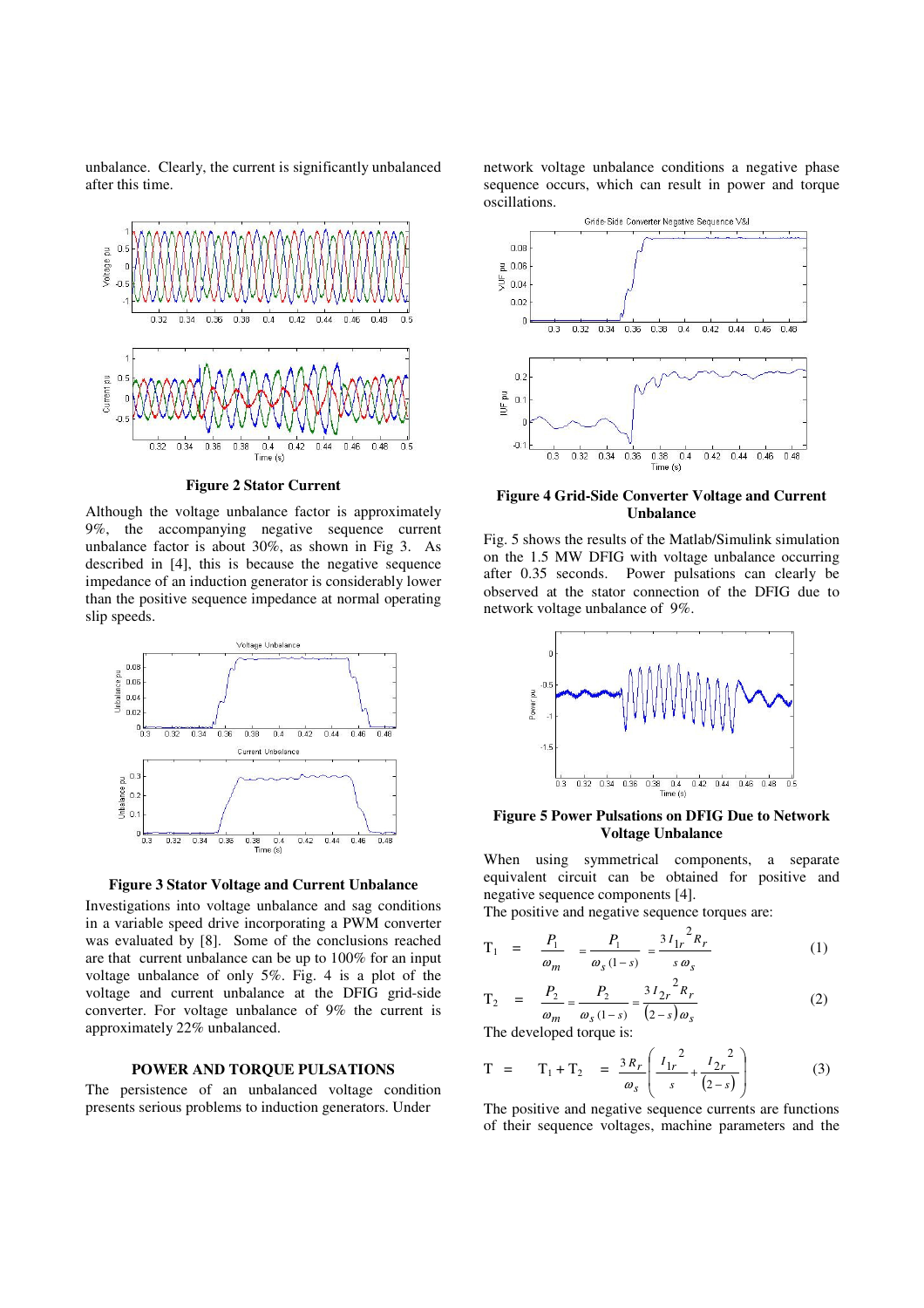slip s. An oscillating torque is introduced at twice the supply frequency as a result of the negative sequence currents. The power can also be expressed in terms of positive and negative sequence components as:

$$
P_{in} = Real [3*(V_1I_1^* + V_2I_2^*)]
$$
 (4)

Fig. 8 gives a good indication of torque pulsations introduced as a result of network voltage unbalance.



**Figure 8 Torque Pulsations on DFIG Due to Network Voltage Unbalance** 

### **EFFECTS OF VOLTAGE UNBALANCE ON A DFIG CONVERTER**

This section of the study deals with the effects that network voltage unbalance has on the rotor converter. Voltage unbalance can cause voltage harmonics on the dc bus of a DFIG, and lead to current harmonics. Positive and negative sequence components can be used to analyse the effects of voltage unbalance on converters. The cross product of positive and negative sequence components of voltage and current generate a (2-ω) frequency power ripple (where  $\omega$  is the rotational speed) causing dc link voltage and current ripple [5,7,**Error! Reference source not found.**,**Error! Reference source not found.**]. Increased current harmonics on the dc link can shorten the life of the capacitor, or lead to capacitor failure. The bus ripple voltage can also lead to the generation of pulsating torques at the second line harmonic, similar to the effects on the induction generator shown in the previous section.



**Figure 9 DFIG DC link Voltage Pulsations with Network Voltage Unbalance of 9%** 

Fig.9 shows the results of a simulation in Matlab/Simulink of the dc link voltage pulsations in the converter of a DFIG due to the effect of 9% unbalanced terminal voltage.

The Matlab/Simulink used in this paper is controlled in the d-q reference frame, with the d-axis aligned with the stator voltage vector [8]. Under the influence of voltage unbalance the stator  $I_d$  and  $I_q$  components will oscillate at twice the network frequency [7] shown in Fig 10.



**Figure 10** 

By using a band-pass filter to isolate  $\tilde{t}_d$  and  $\tilde{t}_q$  (where  $\tilde{t}_d$ and  $\tilde{t}_q$  are the double frequency terms produced by the network voltage unbalance), the current unbalance factor can be obtained,



**Figure 11** 

A comparison of VUF's obtained using stator symmetrical components and equation (5) is shown in Fig.11. It can be observed that that both methods produce a voltage unbalance in the region of 9%.

## **ALLEVIATION OF THE EFFECTS OF NETWORK VOLTAGE UNBALANCE**

The issues associated with the connection of wind turbines and DFIG's to network grids with voltage unbalance, have been investigated [6,7]. In a DFIG the grid-side converter, dc link capacitor and transformer may function as a STATCOM. [6] uses this approach to design a control system to alleviate the problems on the DFIG as a result of unbalance voltage in the supply grid. [7] presents a novel controller design for a DFIG that provides adjustable speed and reactive power control and also reducing torque pulsations due to supply voltage unbalance. This design is based on using the stator and rotor  $I_d$  and  $I_q$  current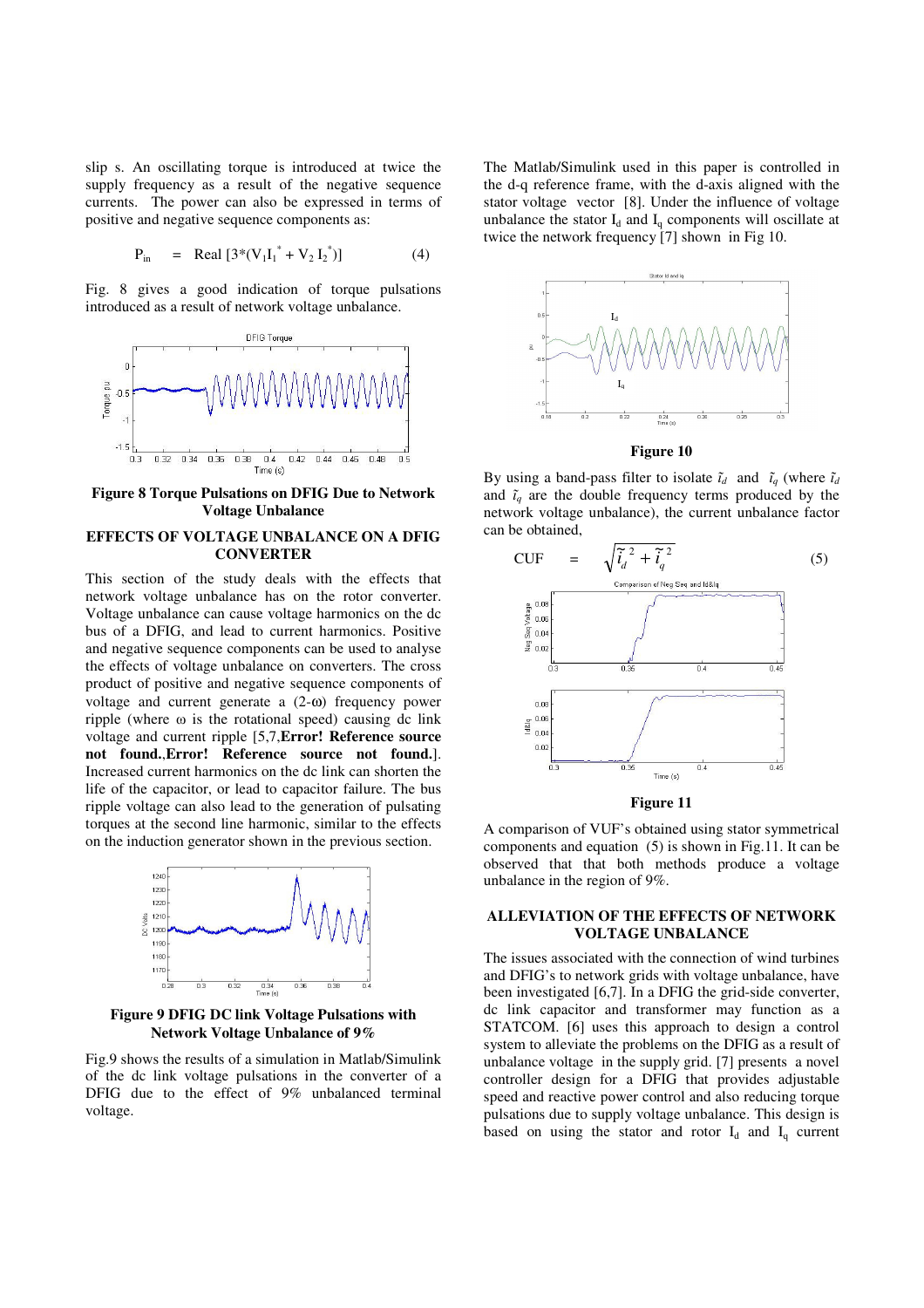components to compensate for the torque pulsations. The torque equation of a DFIG is given by [7]

$$
T_{em} = p/2 L_m (i_{sq} i_{rd} - i_{sd} i_{rq})
$$
 (6)

Where  $L_m$  is the magnetising inductance,  $i_{sd}$  is the stator direct component, *isq* is the stator quadrature component,  $i_{rd}$  the rotor direct component and  $i_{rq}$  is the rotor quadrature component. From the appropriate induction machine q and d equivalent circuits the magnetising current is defined as

$$
i_{msd} = i_{sd} + i_{rd} \tag{7}
$$

$$
i_{msg} = i_{sq} + i_{rq} \tag{8}
$$

The torque equation can now be expressed as

$$
T_{em} = p/2 L_m (i_{msq} i_{rd} - i_{msd} i_{rq})
$$
 (9)

When the dq frame is synchronously rotating, the stator voltages are balanced, and the generator is in steady-state, all dq quantities are dc. The torque equation is then

$$
T_{em} = p/2 L_m (I_{msg} I_{rd} - I_{msd} I_{rq})
$$
 (10)

With  $I_{mg}$   $I_{rd}$  and  $I_{msd}$   $I_{rq}$  constant the torque will also be constant. However when voltage unbalance occurs in the supply network, this will cause perturbations in  $i_{msq}$  and  $i_{med}$  at twice the synchronous frequency. The torque equation for unbalanced network voltage is [7],

$$
T_{em} = p/2 L_m [(I_{msg} + i\tilde{r}_{msg}) (I_{rd} + I_{rdcomp})
$$
  
-  $(I_{m,sd} + i\tilde{r}_{msd}) (I_{rq} + I_{rq comp})]$  (11)

*Irdcomp* and *Irqcomp* are compensating currents which can be added to the rotor converter control currents to cancel the effects of the oscillating  $i_{msd}$  and  $i_{msd}$ . The compensating currents can be determined by equating the terms of the balanced equation (10) with the unbalanced equation (11).

$$
I_{msg}I_{rd} = (I_{msg} + \tilde{\iota}_{msg}) (I_{rd} + I_{rdcomp})
$$
 (12)

$$
I_{msd}I_{rq} = (I_{m,sd} + \tilde{\iota}_{msd})(I_{rq} + I_{rq\,comp})
$$
\n(13)

$$
I_{rdcomp} = -\tilde{t}_{msg}I_{rd}(I_{msg} + \tilde{t}_{msg})
$$
  
= -\tilde{t}\_{msg}I\_{rd}\tilde{t}\_{msg} (14) Figure 13 RMS Stator Voltage & Current

$$
I_{rqcomp} = -\tilde{i}_{msd}I_{rq'}(I_{m,sd} + \tilde{i}_{msd})
$$
  
=  $-\tilde{i}_{msd}I_{rq'}i_{msd}$  (15)

To alleviate the effects of voltage unbalance on DFIG's the current controllers for active power P and reactive power Q require compensation terms. The current compensation terms were incorporated in the DFIG Matlab/Simulink model in the rotor-side current control loop Fig. 12.

A single-phase load is introduced as shown in Fig. 1, and the model simulated in Matlab/Simulink for a simulated time of 0.5 seconds. The simulation takes about 0.3 seconds to reach steady state. The single-phase load is therefore switched-in at 0.35 seconds and the A phase drops in magnitude from 1.0 pu to 0.88 pu Fig.13.



**Figure 12 Current Control** 



This represents a drop in the A phase voltage from a nominal value of 332 V to 288 V and results in the network voltage applied to the DFIG becoming unbalanced. A timer (set at 0.4 seconds) is used in the simulation model to delay the switching-in of the control compensation terms, Fig. 12.

Fig. 14 shows the amplitude of the dc link bus voltage at a steady value of 1200 V at 0.34 seconds. When the unbalance load is switched in at 0.35 seconds it introduces a negative sequence voltage of 9% which creates double frequency oscillations on the dc link bus. Control loop compensation is introduced at 0.4 seconds and the dc link